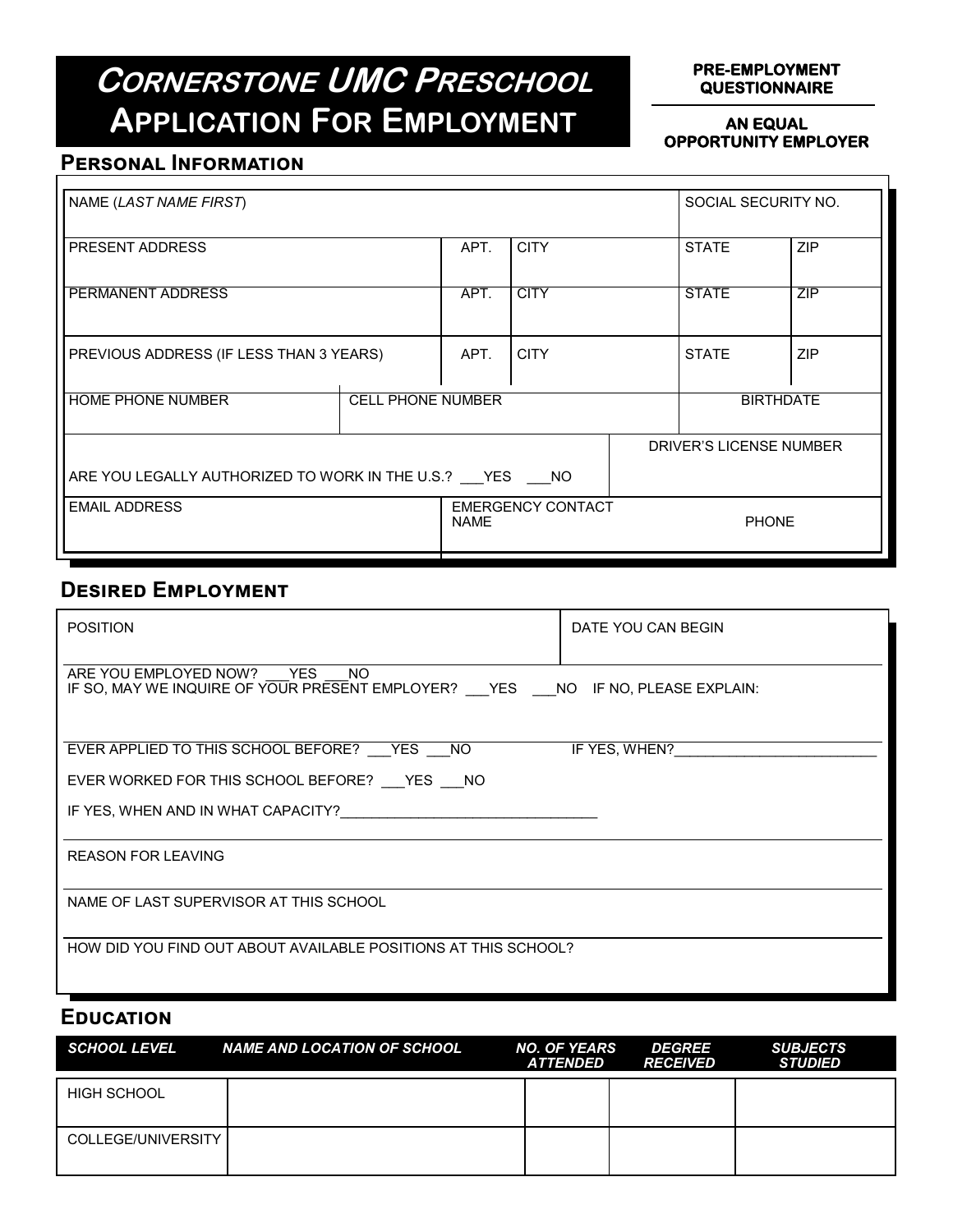## **Former Employers**

List below last three employers, starting with the most recent

| NAME OF PRESENT OR LAST EMPLOYER              |                     |                  |                  |              |     |  |
|-----------------------------------------------|---------------------|------------------|------------------|--------------|-----|--|
| <b>ADDRESS</b>                                |                     | <b>CITY</b>      |                  | <b>STATE</b> | ZIP |  |
| <b>STARTING DATE</b>                          | <b>LEAVING DATE</b> | <b>JOB TITLE</b> |                  |              |     |  |
| SUPERVISOR'S NAME                             |                     | <b>TITLE</b>     |                  | PHONE NUMBER |     |  |
| MAY WE CONTACT YOUR SUPERVISOR? YES           |                     | <b>NO</b>        |                  |              |     |  |
| <b>DESCRIPTION OF WORK</b>                    |                     |                  |                  |              |     |  |
| <b>REASON FOR LEAVING</b>                     |                     |                  |                  |              |     |  |
| NAME OF PRESENT OR LAST EMPLOYER              |                     |                  |                  |              |     |  |
| <b>ADDRESS</b>                                |                     | <b>CITY</b>      |                  | <b>STATE</b> | ZIP |  |
| <b>STARTING DATE</b>                          | <b>LEAVING DATE</b> |                  | <b>JOB TITLE</b> |              |     |  |
| SUPERVISOR'S NAME<br><b>TITLE</b>             |                     |                  |                  | PHONE NUMBER |     |  |
| MAY WE CONTACT YOUR SUPERVISOR? __ YES ___ NO |                     |                  |                  |              |     |  |
| <b>DESCRIPTION OF WORK</b>                    |                     |                  |                  |              |     |  |
| <b>REASON FOR LEAVING</b>                     |                     |                  |                  |              |     |  |
| NAME OF PRESENT OR LAST EMPLOYER              |                     |                  |                  |              |     |  |
| <b>ADDRESS</b>                                |                     | <b>CITY</b>      |                  | <b>STATE</b> | ZIP |  |
| STARTING DATE                                 | <b>LEAVING DATE</b> |                  | <b>JOB TITLE</b> |              |     |  |
| <b>SUPERVISOR'S NAME</b>                      | <b>TITLE</b>        |                  |                  | PHONE NUMBER |     |  |
| MAY WE CONTACT YOUR SUPERVISOR? __ YES ___ NO |                     |                  |                  |              |     |  |
| <b>DESCRIPTION OF WORK</b>                    |                     |                  |                  |              |     |  |
| <b>REASON FOR LEAVING</b>                     |                     |                  |                  |              |     |  |